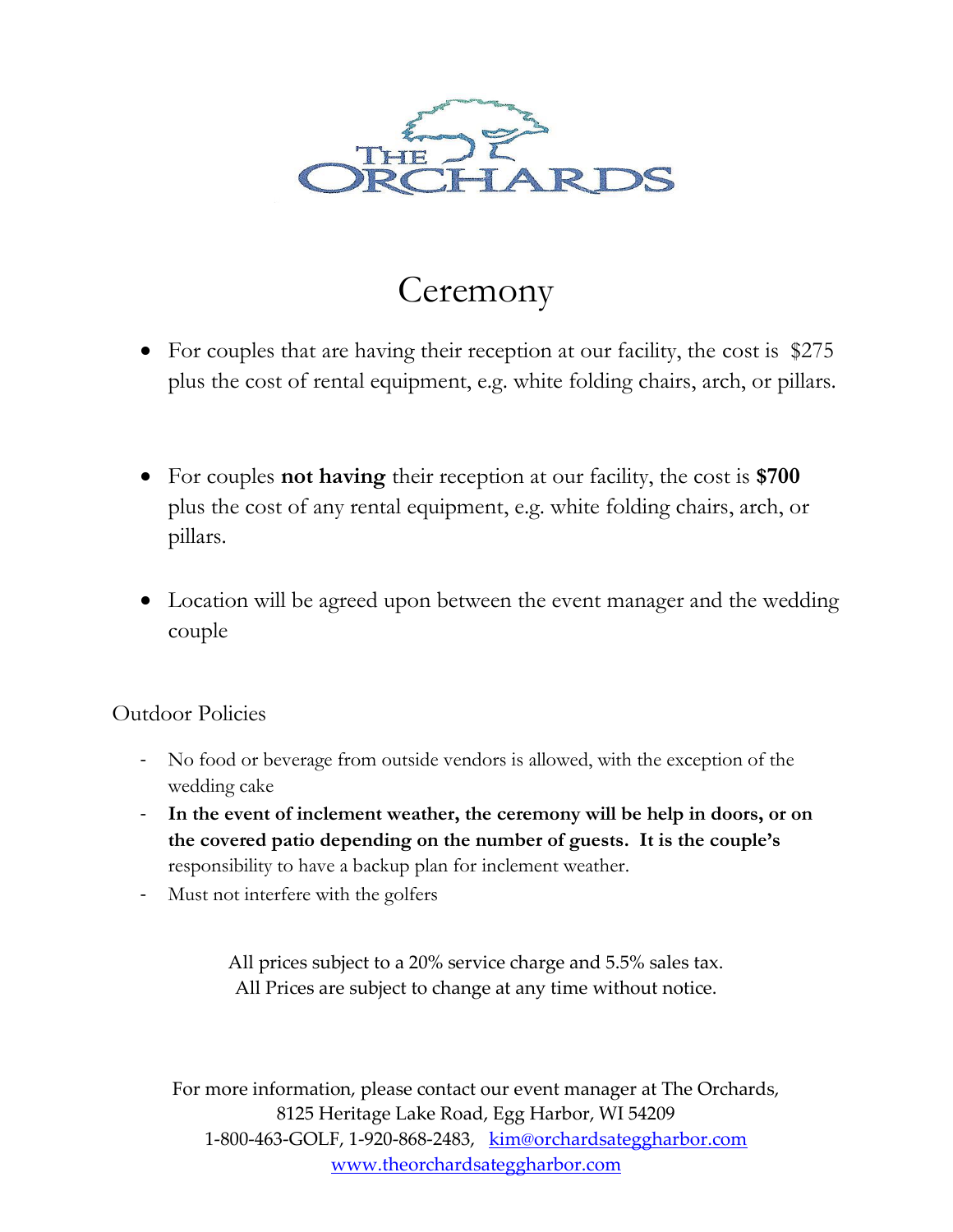

## Wedding Rehearsal

There is a **\$1000** minimum for food and beverage for a rehearsal dinner.

Rehearsal Options (prices per person)

Chicken Dinner \$19.95 2 piece plated broasted or baked chicken dinner served with, mashed potatoes, dressing, gravy, and rolls Homemade Pizza  $$18.00$ 12" pizza served with two toppings, any additional topping \$1.00 per topping.

### Buffets

Burger and Brat Cookout \$18.95 Burgers and brats served with all the condiments, baked beans, chips, and potato salad.

All prices subject to a 20% service charge and 5.5% sales tax. All Prices are subject to change at any time without notice.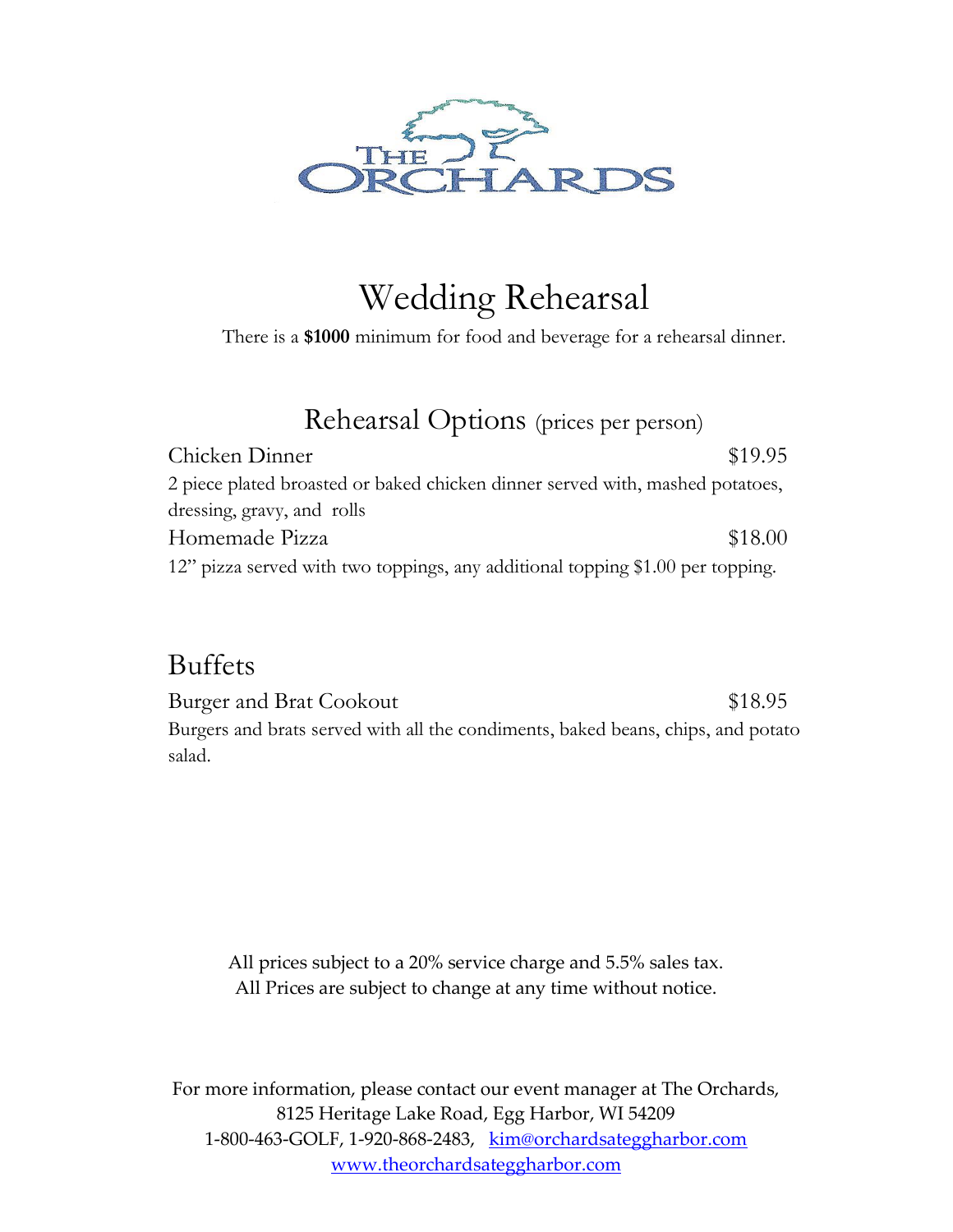

### Hors d'oeuvres

### Cold Hors d'oeuvres

| Shrimp Cocktail            | $$150 / 50$ Pieces |
|----------------------------|--------------------|
| Cheese and Sausage platter | $$150 / 50$ people |
| Vegetable tray             | $$115 / 50$ people |
| Fruit platter              | $$150 / 50$ people |

### Hot Hors d'oeuvres

| Meatballs (Swedish, or BBQ)      | \$125 / 50 Pieces  |
|----------------------------------|--------------------|
| Spinach Artichoke Dip with bread | $$95 / 50$ people  |
| Pesto Bruschetta                 | $$150 / 50$ pieces |
| <b>Stuffed Mushrooms</b>         | $$125 / 50$ pieces |
| Cheese stuffed Jalapenos         | $$165 / 50$ pieces |
| Wings (hot, or BBQ)              | $$125 / 50$ pieces |
| Chicken tenders                  | $$115 / 50$ pieces |

All prices subject to a 20% service charge and 5.5% sales tax. All Prices are subject to change at any time without notice.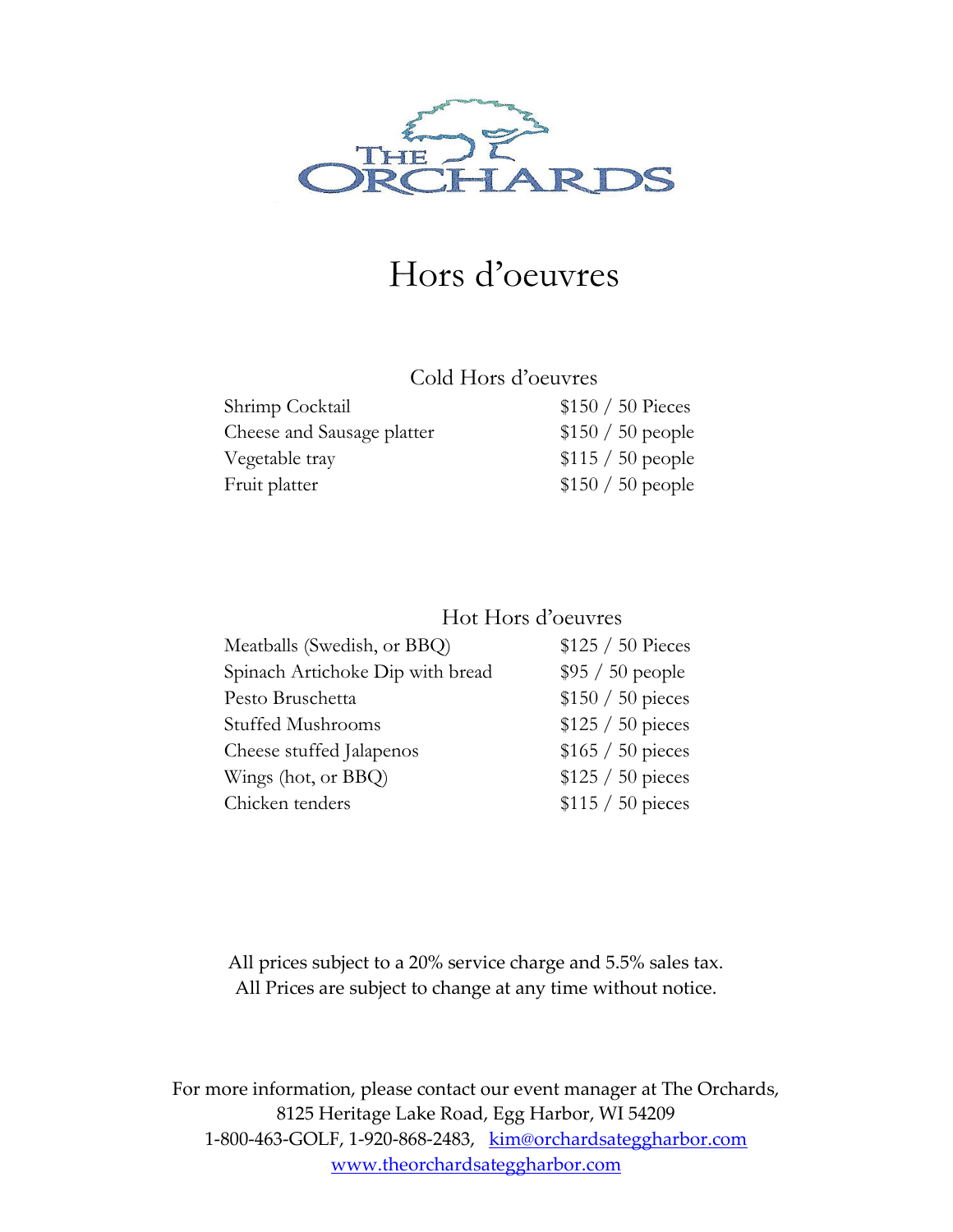

# Family Style Menu

| <b>Baked Chicken</b>              | \$21.95 |
|-----------------------------------|---------|
| <b>Broasted Chicken</b>           | \$22.95 |
| Baked and Broasted Chicken        | \$23.95 |
| Ham and Baked Chicken             | \$23.95 |
| Tenderloin Tips and Baked Chicken | \$26.95 |

All family style options are served with mashed potatoes, gravy, dressing, vegetable, and rolls.

If you would like other dinner combinations, please inquire about prices.

All prices subject to a 20% service charge and 5.5% sales tax. All Prices are subject to change at any time without notice.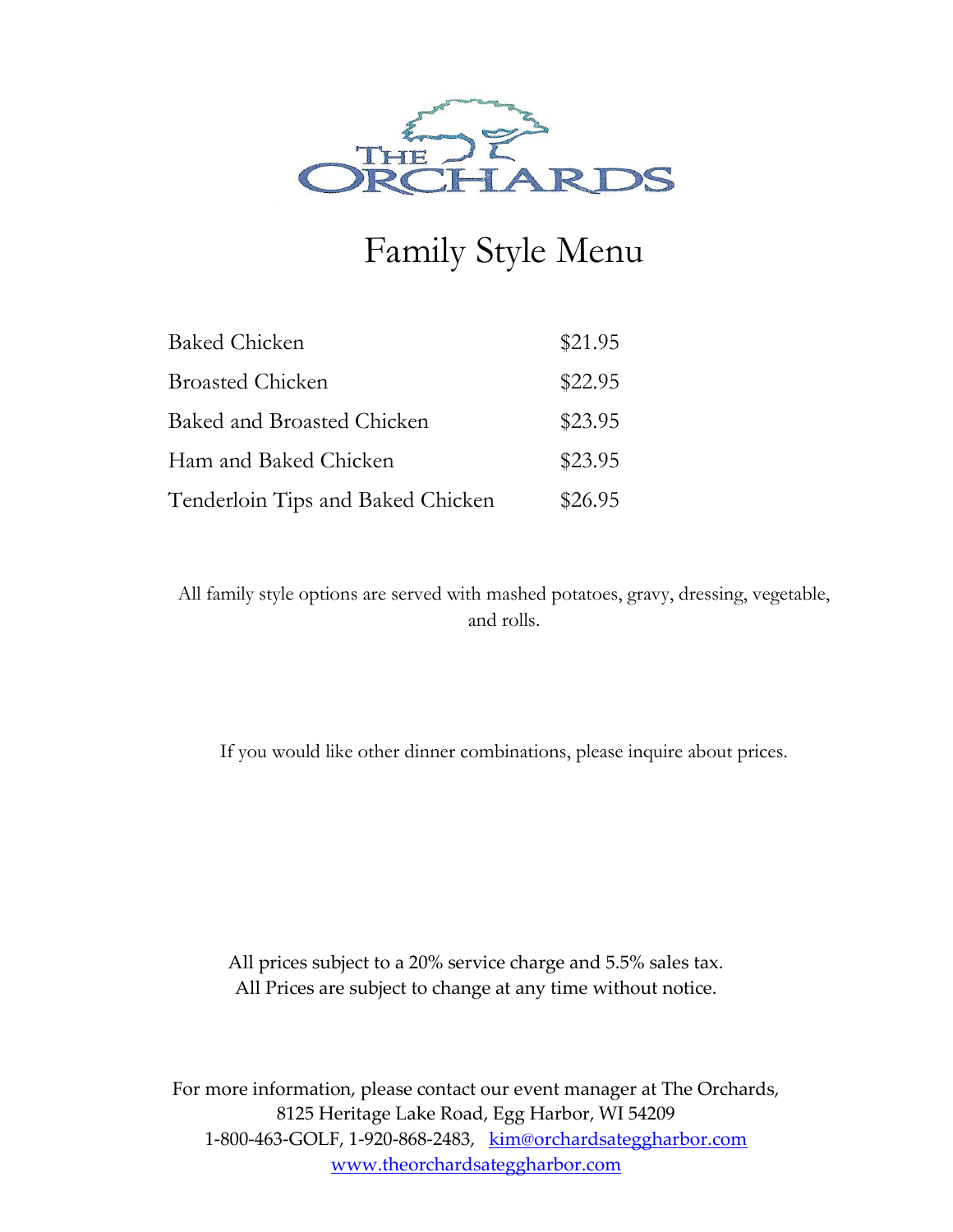

Coffee, tea and milk are included with all buffets

#### American \$25.95

Tossed salad, mashed potatoes and gravy, green beans, stuffing, broasted or baked chicken, and baked ham

#### Classic \$28.95

Tossed salad, 2 entrée choices, 2 starch choices and 1 vegetable choice.

#### **Entrée Choices**

Beef Tips Baked or Broasted Chicken Pasta Primavera Oven Roasted Pork Loin

Baked Potato

#### **Vegetables**

Green Beans Vegetable Medley

Mashed Potatoes Wild Rice Buttered Egg Noodles

**Starches**

All prices subject to a 20% service charge and 5.5% sales tax. All Prices are subject to change at any time without notice.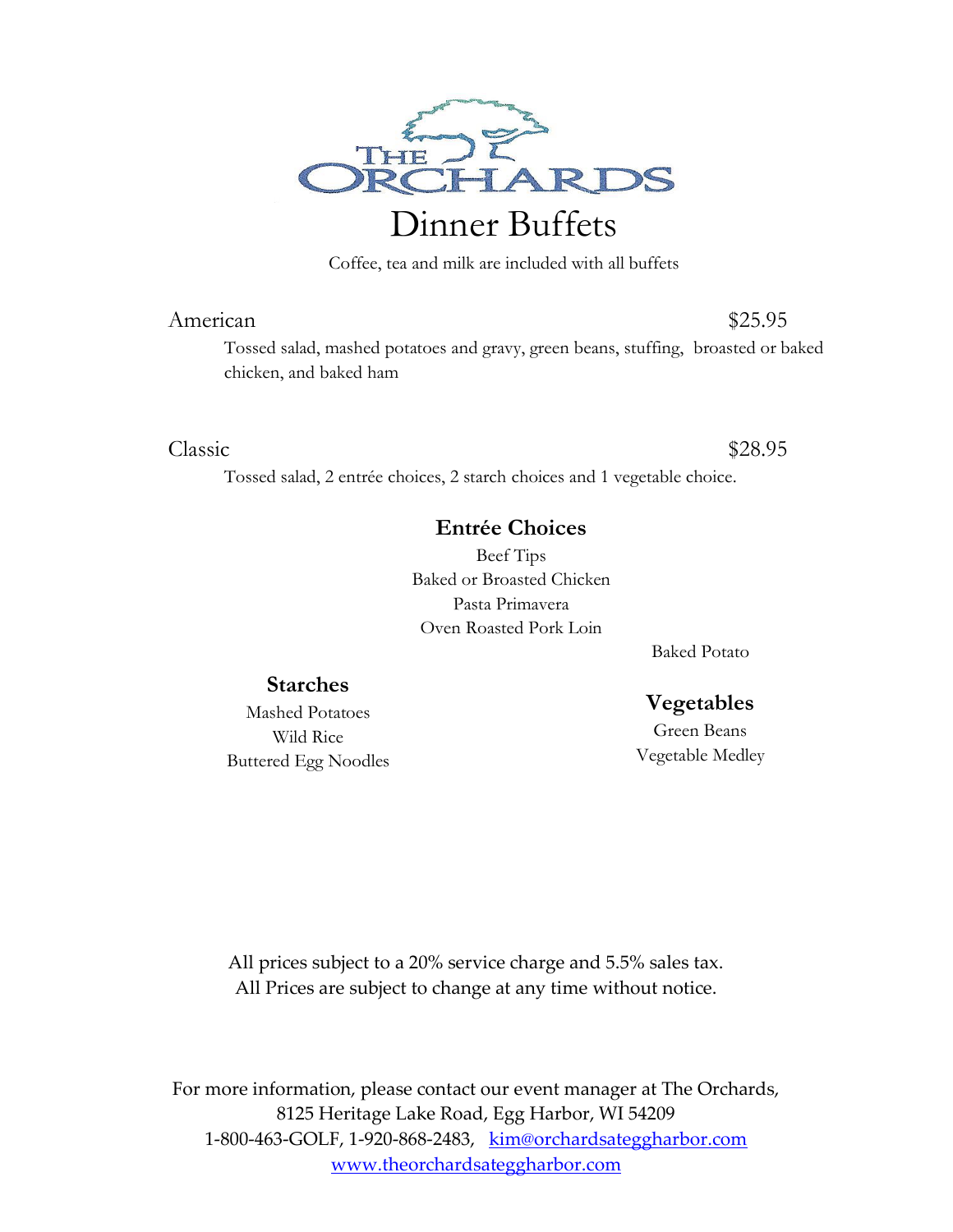

## Plated Dinners

All dinner selections include rolls, choice of 1 vegetable and 1 starch

.

| <b>Vegetable Options</b> |
|--------------------------|
| <b>Broccoli</b>          |
| Cauliflower              |
| Bacon Almond Green Beans |
| Roasted Asparagus        |
| Vegetable Medley         |

### Starch Options

Roasted baby reds with butter and parsley Garlic mashed potatoes Baked Potato Wild Rice

| Bacon Wrapped Pork Tenderloin                           | \$25.95 |
|---------------------------------------------------------|---------|
| 7 oz pork tenderloin wrapped with bacon                 |         |
| 2 Piece Chicken                                         | \$21.95 |
| Your choice of herb baked or broasted chicken           |         |
| Salmon Fillet                                           | \$26.95 |
| 7 oz salmon fillet topped with a dill hollandaise sauce |         |

All prices subject to a 20% service charge and 5.5% sales tax. All Prices are subject to change at any time without notice.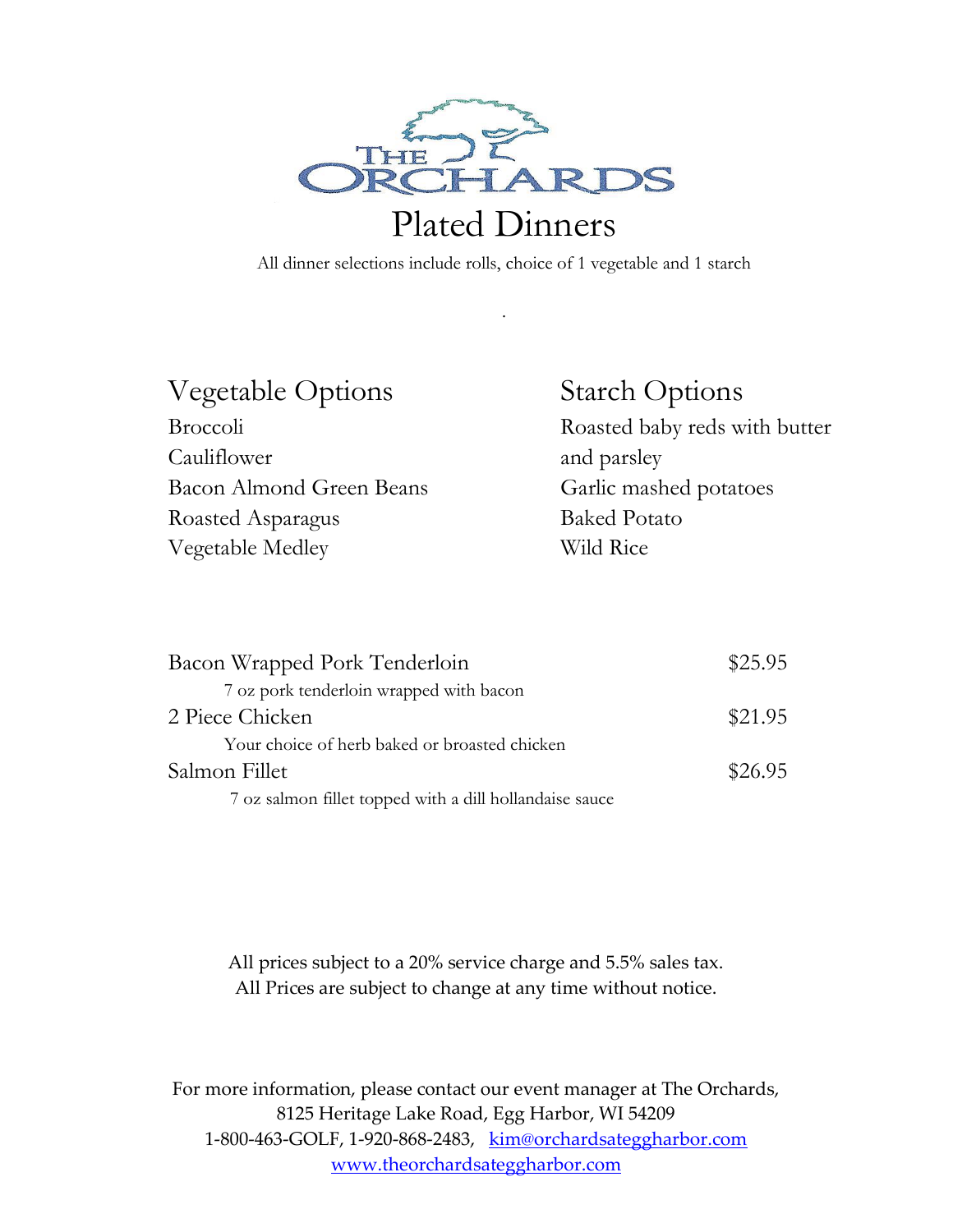

### Plated Dinners Continued

| Beef Tenderloin                                                          | \$28.95 |
|--------------------------------------------------------------------------|---------|
| 7 oz beef tenderloin topped with a demi-glaze                            |         |
| Ribeye                                                                   | \$29.95 |
| 10 oz ribeye seasoned and cooked to perfection                           |         |
| Bake Ham                                                                 | \$21.95 |
| Tender and moist baked ham                                               |         |
| Chicken Cordon Bleu                                                      | \$21.95 |
| Chicken breast stuffed with swiss cheese and ham, then breaded and baked |         |
| Whitefish                                                                | \$28.95 |
| 10 oz broiled whitefish fillet                                           |         |
| Beef Tips                                                                | \$27.95 |
| Tender slow cooked beef tips in mushroom gravy                           |         |
| Prime Rib                                                                | \$29.95 |
| 12 oz prime rib seasoned and slow cooked                                 |         |

All prices subject to a 20% service charge and 5.5% sales tax. All Prices are subject to change at any time without notice.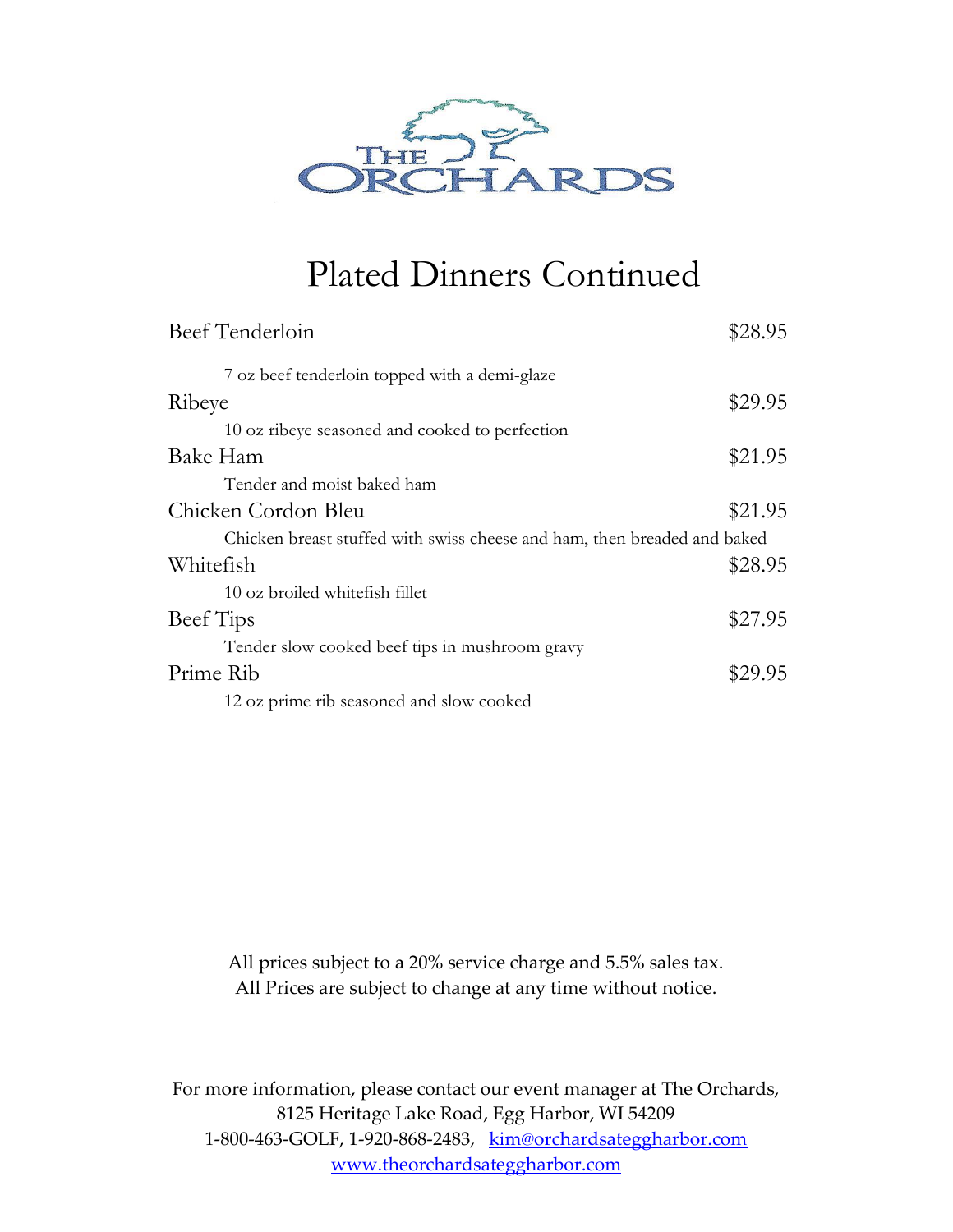

| Sand-dollar sandwiches          | \$5.95 per person  |
|---------------------------------|--------------------|
| Homemade Pizza-12" two toppings | $$16.00$ per pizza |
| Wings                           | $$125 / 50$ pieces |
| Popcorn                         | $$2.00$ per person |
| Snack Mix                       | \$2.00 per person  |

Any other hors d'oeuvres available for a late night snack.

All prices subject to a 20% service charge and 5.5% sales tax. All Prices are subject to change at any time without notice.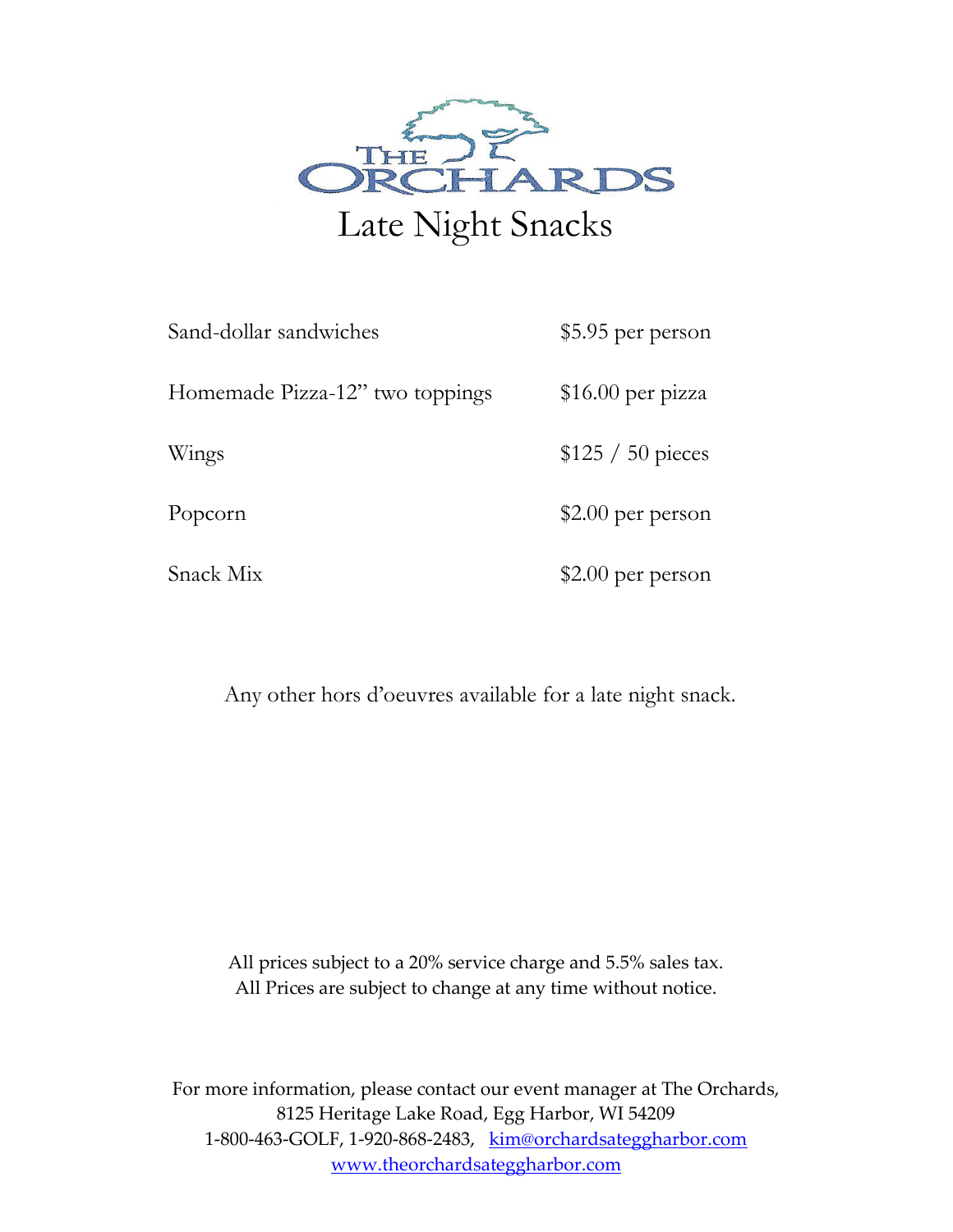

# What's included with every wedding

### \$2500 Room Rental Fee includes items listed below:

- Room Block from 4 pm- midnight. No one else will be allowed in the room except for Orchards staff and vendors for your wedding
- White Linen Table cloths
- White Linen Napkins
- Silverware and plates
- Glassware
- Tables ( round and banquet style) and chairs for 120 people
- DVD Player and use of TVs
- Cake cutting Service
- Use of wireless microphone and sound system

All prices subject to a 20% service charge and 5.5% sales tax. All Prices are subject to change at any time without notice.